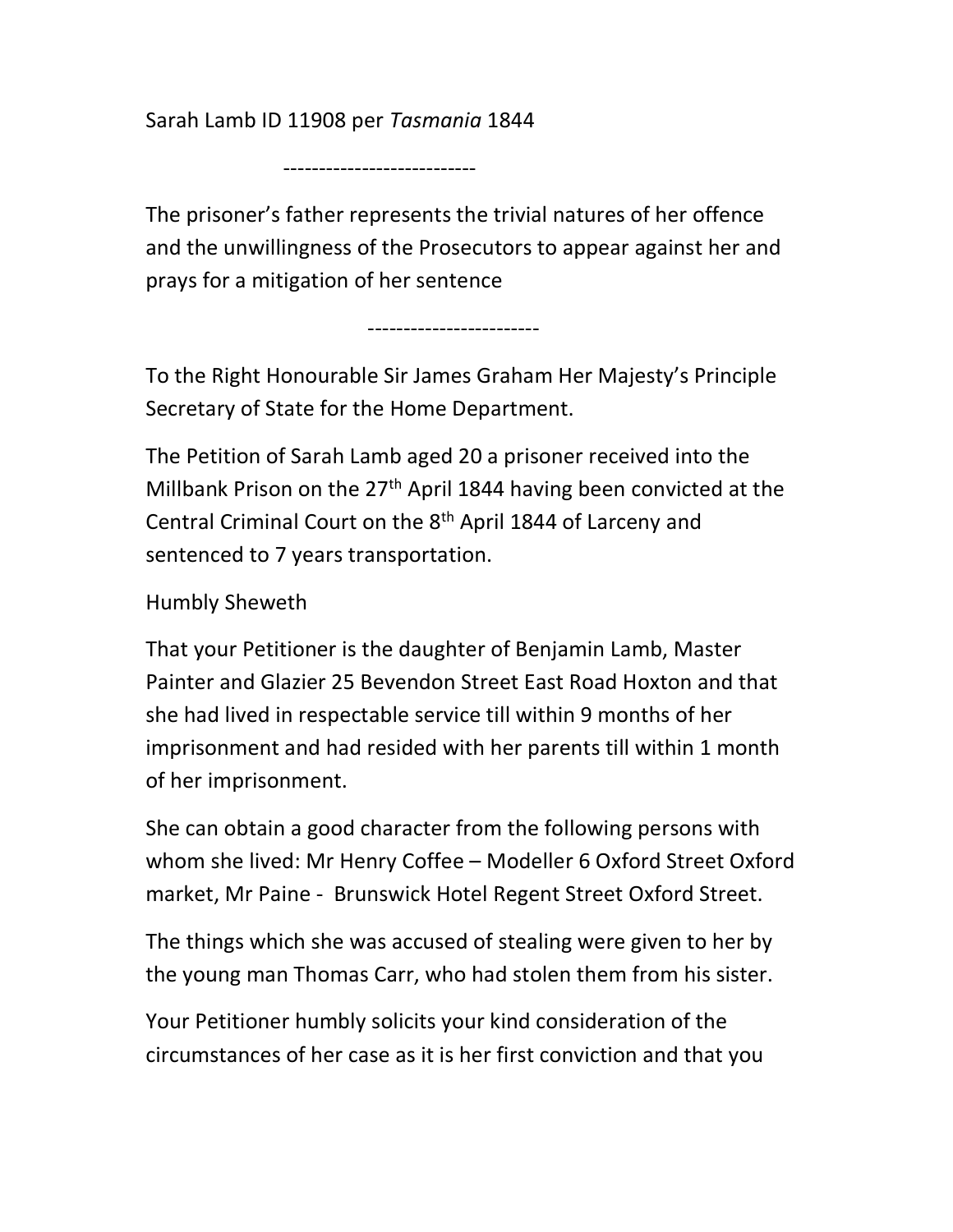would be pleased to recommend a mitigation of her sentence and your Petitioner will ever pray.

The mark of Sarah Lamb

Witness – A Maclesh.

----------------------------

To the Right Honourable Sir James Robert George Graham Secretary of State for the Home Department

The humble Petition of Benjamin Lamb of No 25 Bevenden Street Hoxton in the County of Middlesex - Plumber.

Sheweth

That your Petitioner is the father of Sarah Lamb who was on Wednesday 17<sup>th</sup> day of April last tied with two others before the Honourable Charles Evan Law MP the recorder for larceny and also of six other children beside the prisoner solely dependent on him, for support.

That it appears to your petitioner that the Prosecutix in this case is the sister of one of the prisoners and that she was extremely unwilling to prosecute but in consequence of the worthy Magistrate sitting at Worsnip Street Police Office having stated that if she did not appear he would fine a summons against her to compel her, she voluntarily appeared and was then bound over to prosecute.

That the Jury having found the prisoners GUILTY the Learned Judge sentenced them to seven years transportation but the Prosecutix on hearing the Jury find the prisoners guilty being ion a fainting state was unable to give them that recommendation to the Mercy of the Court which she would otherwise have done.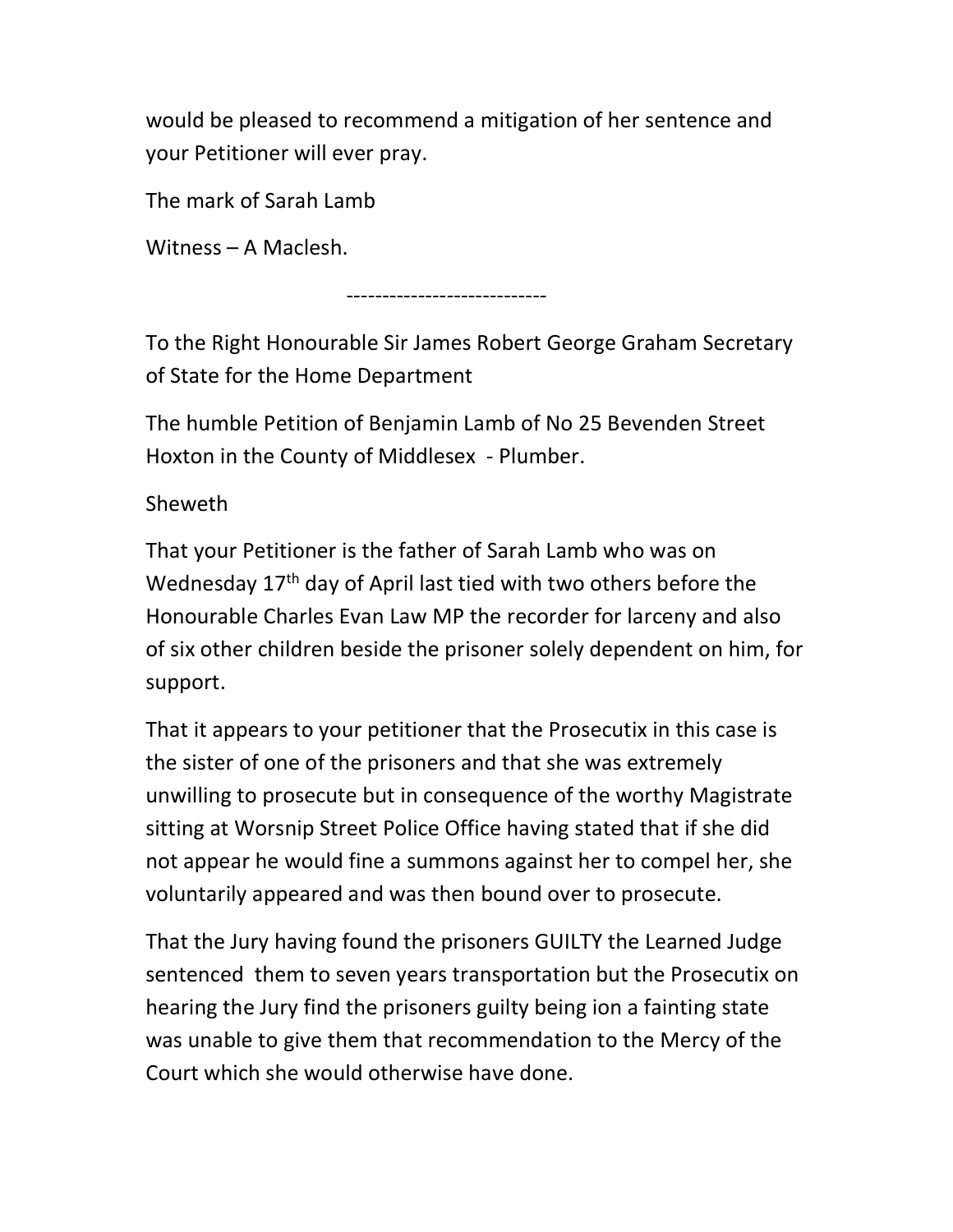That your petitioner along with another person attended at the Old bailey Court as a witness for the prisoner when they were told by Sergeant James Wood No 277 the principle witness in this case that "they might safely go home to dine as it was not likely it would come on before the Evening" at the same time he was well aware the case was on the point of being called thus it arose that no person was present to speak for the prisoners.

Your Petitioner therefore humbly prays your Lordship to take the facts of the case until your merciful consideration and if suitable to the end of Justice to mitigate the sentence of the Court and instead thereof any imprisonment your Lordship may think proper your Petitioner being willing at the expiration of the same to take her home to his dwelling and use e very exertion in his power to raise her to that station again from wench she has so unfortunately fallen, but if the sentence of the Court is carried into effect it is feared she will be an outcast from the World for ever, the property for which she is convicted of stealing the Prosecutix admits is not of one penny value namely "an old pair of shoes" under these circumstances the Prosecutix joins your Petitioner in praying that your Lordship will order such commutation of the sentence as to your Lordship may seem meet.

And your petitioner as in duty will ever pray

Benjamin Lamb

25 Bevendon Street

Hoxton

Ellen Kerr Prosecutix.